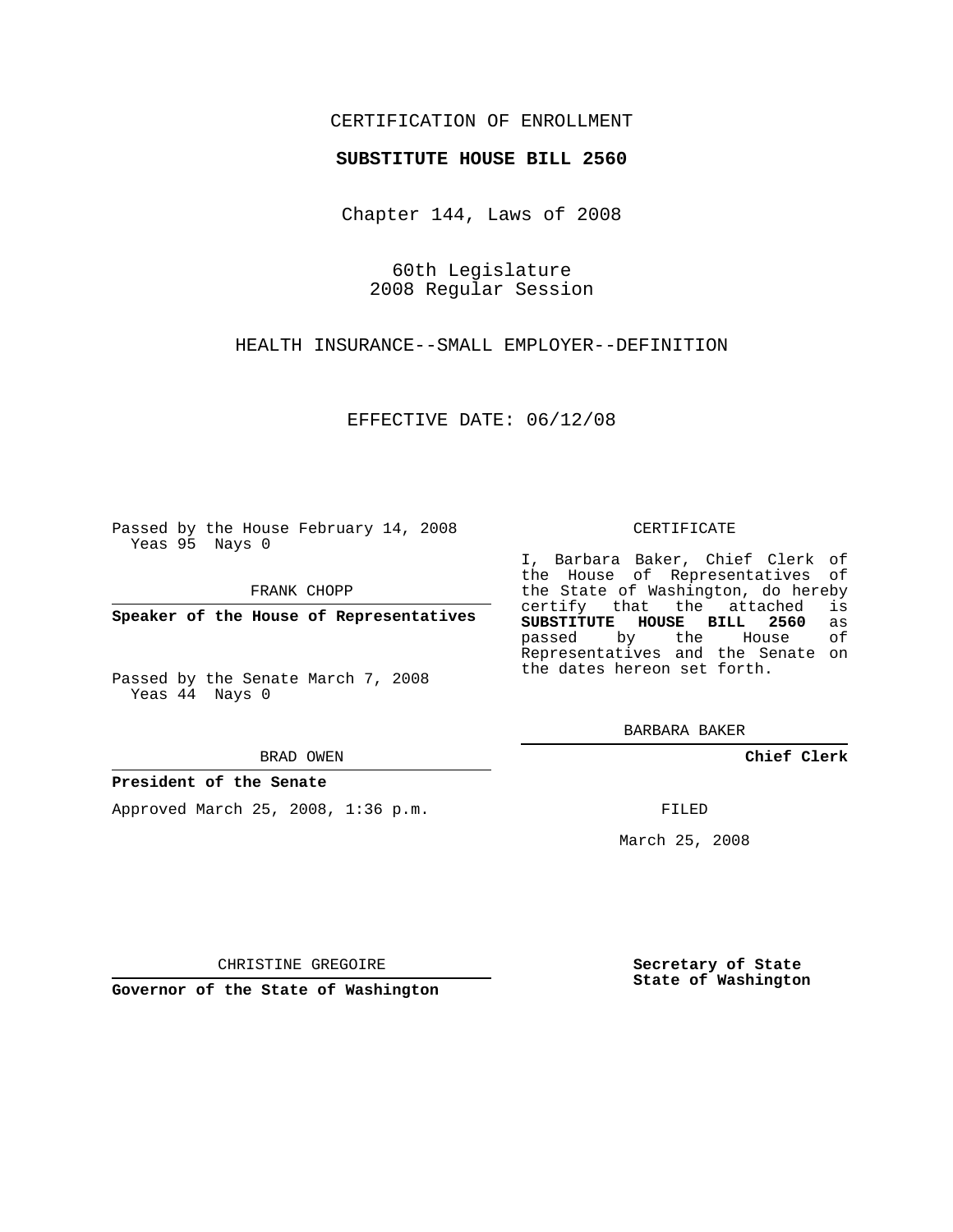# **SUBSTITUTE HOUSE BILL 2560** \_\_\_\_\_\_\_\_\_\_\_\_\_\_\_\_\_\_\_\_\_\_\_\_\_\_\_\_\_\_\_\_\_\_\_\_\_\_\_\_\_\_\_\_\_

\_\_\_\_\_\_\_\_\_\_\_\_\_\_\_\_\_\_\_\_\_\_\_\_\_\_\_\_\_\_\_\_\_\_\_\_\_\_\_\_\_\_\_\_\_

Passed Legislature - 2008 Regular Session

**State of Washington 60th Legislature 2008 Regular Session By** House Health Care & Wellness (originally sponsored by Representatives VanDeWege, Kessler, Cody, Morrell, Rolfes, Chase, Barlow, Green, and Loomis)

READ FIRST TIME 01/29/08.

 AN ACT Relating to defining small employers for purposes of health insurance coverage; and reenacting and amending RCW 48.43.005.

BE IT ENACTED BY THE LEGISLATURE OF THE STATE OF WASHINGTON:

 **Sec. 1.** RCW 48.43.005 and 2007 c 296 s 1 and 2007 c 259 s 32 are each reenacted and amended to read as follows:

 Unless otherwise specifically provided, the definitions in this section apply throughout this chapter.

 (1) "Adjusted community rate" means the rating method used to establish the premium for health plans adjusted to reflect actuarially demonstrated differences in utilization or cost attributable to geographic region, age, family size, and use of wellness activities.

 (2) "Basic health plan" means the plan described under chapter 70.47 RCW, as revised from time to time.

 (3) "Basic health plan model plan" means a health plan as required in RCW 70.47.060(2)(e).

 (4) "Basic health plan services" means that schedule of covered health services, including the description of how those benefits are to be administered, that are required to be delivered to an enrollee under the basic health plan, as revised from time to time.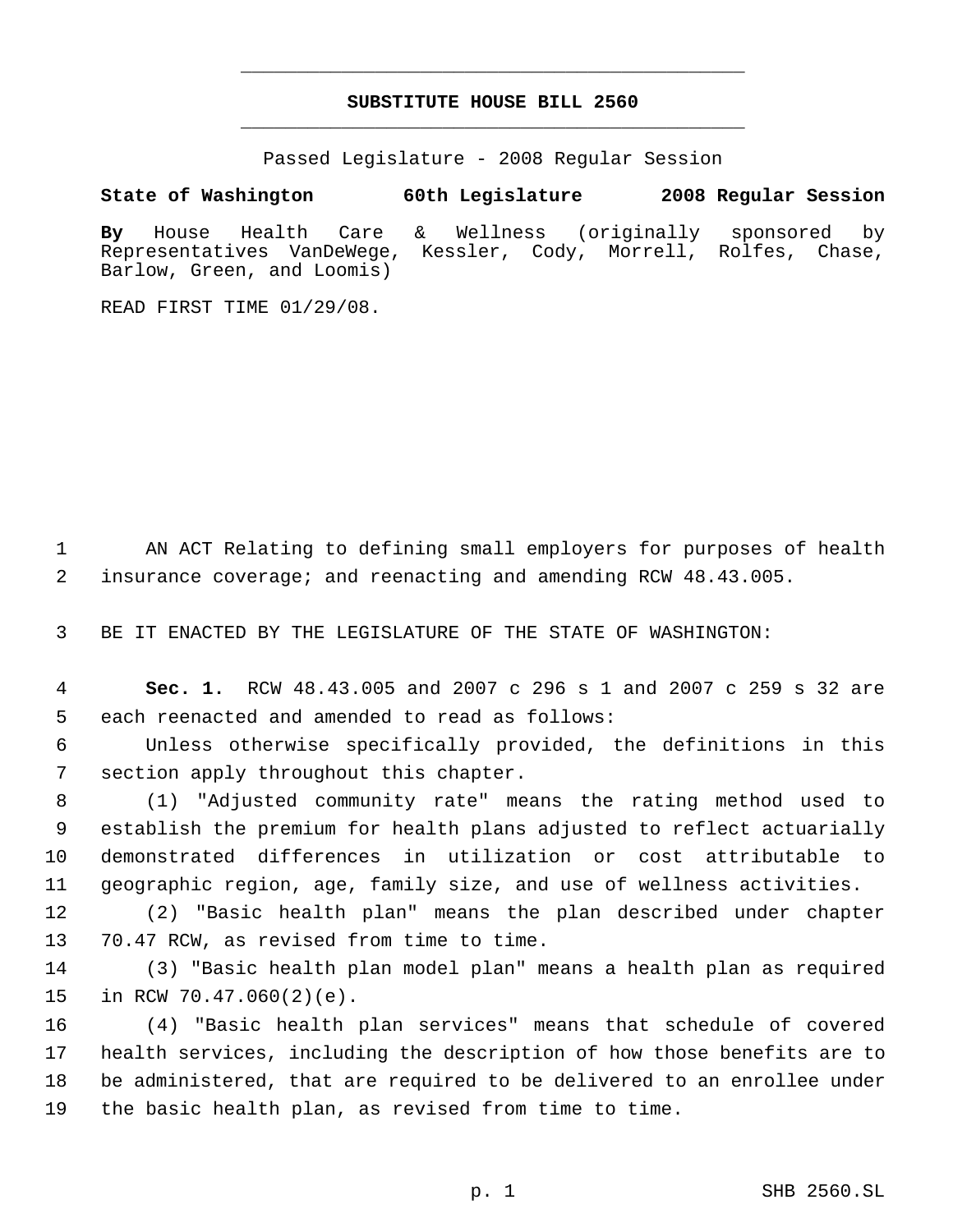(5) "Catastrophic health plan" means:

 (a) In the case of a contract, agreement, or policy covering a single enrollee, a health benefit plan requiring a calendar year deductible of, at a minimum, one thousand seven hundred fifty dollars and an annual out-of-pocket expense required to be paid under the plan (other than for premiums) for covered benefits of at least three thousand five hundred dollars, both amounts to be adjusted annually by 8 the insurance commissioner; and

 (b) In the case of a contract, agreement, or policy covering more than one enrollee, a health benefit plan requiring a calendar year deductible of, at a minimum, three thousand five hundred dollars and an annual out-of-pocket expense required to be paid under the plan (other than for premiums) for covered benefits of at least six thousand dollars, both amounts to be adjusted annually by the insurance commissioner; or

 (c) Any health benefit plan that provides benefits for hospital inpatient and outpatient services, professional and prescription drugs provided in conjunction with such hospital inpatient and outpatient services, and excludes or substantially limits outpatient physician services and those services usually provided in an office setting.

 In July 2008, and in each July thereafter, the insurance commissioner shall adjust the minimum deductible and out-of-pocket expense required for a plan to qualify as a catastrophic plan to reflect the percentage change in the consumer price index for medical care for a preceding twelve months, as determined by the United States department of labor. The adjusted amount shall apply on the following January 1st.

 (6) "Certification" means a determination by a review organization that an admission, extension of stay, or other health care service or procedure has been reviewed and, based on the information provided, meets the clinical requirements for medical necessity, appropriateness, level of care, or effectiveness under the auspices of the applicable health benefit plan.

 (7) "Concurrent review" means utilization review conducted during a patient's hospital stay or course of treatment.

 (8) "Covered person" or "enrollee" means a person covered by a health plan including an enrollee, subscriber, policyholder,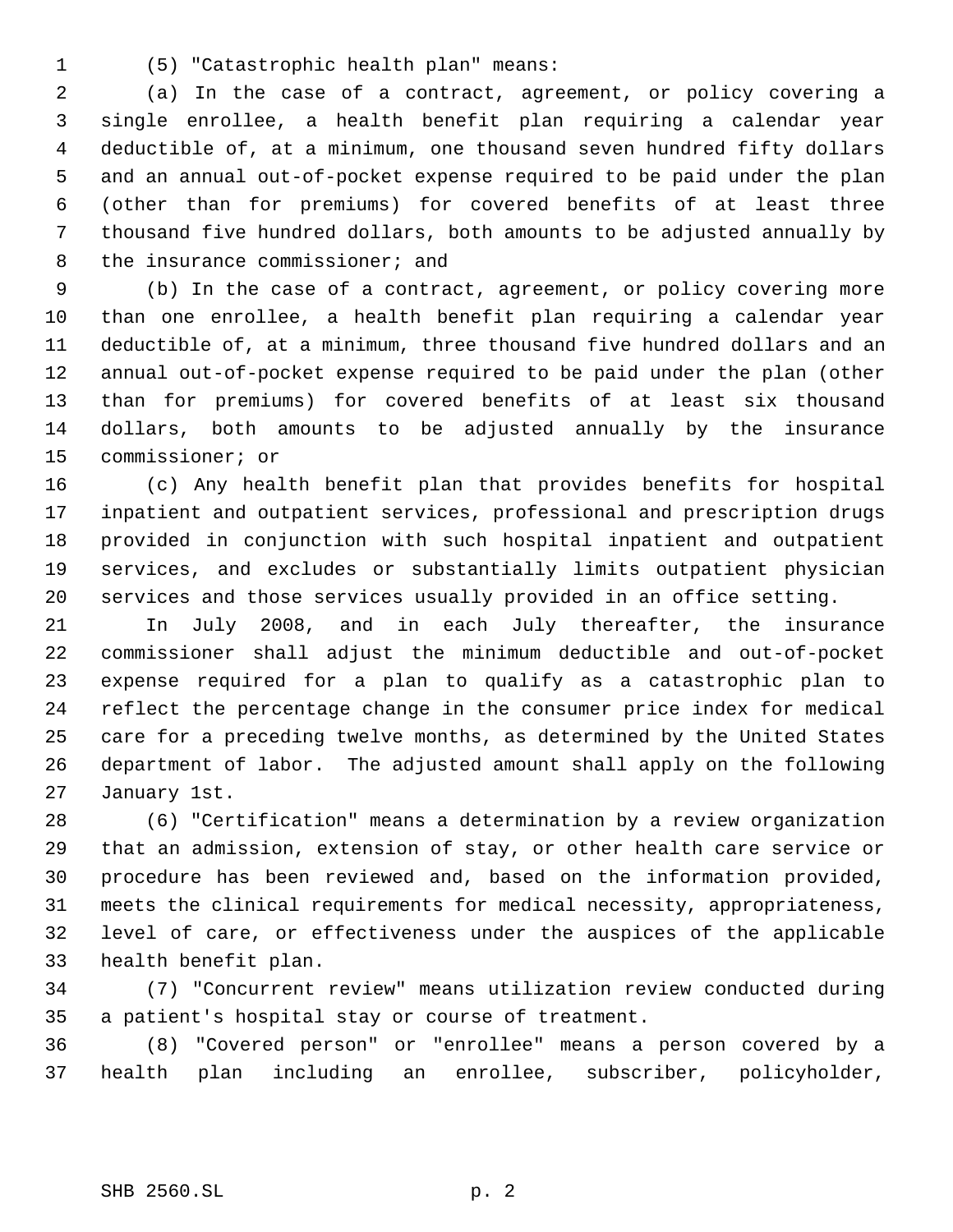beneficiary of a group plan, or individual covered by any other health plan.

 (9) "Dependent" means, at a minimum, the enrollee's legal spouse and unmarried dependent children who qualify for coverage under the enrollee's health benefit plan.

 (10) (("Eligible employee" means an employee who works on a full- 7 time basis with a normal work week of thirty or more hours. The term includes a self-employed individual, including a sole proprietor, a 9 partner of a partnership, and may include an independent contractor, if 10 the self-employed individual, sole proprietor, partner, or independent contractor is included as an employee under a health benefit plan of a 12 small employer, but does not work less than thirty hours per week and 13 derives at least seventy-five percent of his or her income from a trade 14 or business through which he or she has attempted to earn taxable 15 income and for which he or she has filed the appropriate internal revenue service form. Persons covered under a health benefit plan pursuant to the consolidated omnibus budget reconciliation act of 1986 18 shall not be considered eligible employees for purposes of minimum 19 participation requirements of chapter 265, Laws of 1995.)) "Employee" has the same meaning given to the term, as of January 1, 2008, under section 3(6) of the federal employee retirement income security act of 1974.

 (11) "Emergency medical condition" means the emergent and acute onset of a symptom or symptoms, including severe pain, that would lead a prudent layperson acting reasonably to believe that a health condition exists that requires immediate medical attention, if failure to provide medical attention would result in serious impairment to bodily functions or serious dysfunction of a bodily organ or part, or would place the person's health in serious jeopardy.

 (12) "Emergency services" means otherwise covered health care services medically necessary to evaluate and treat an emergency medical condition, provided in a hospital emergency department.

 (13) "Enrollee point-of-service cost-sharing" means amounts paid to health carriers directly providing services, health care providers, or health care facilities by enrollees and may include copayments, coinsurance, or deductibles.

 (14) "Grievance" means a written complaint submitted by or on behalf of a covered person regarding: (a) Denial of payment for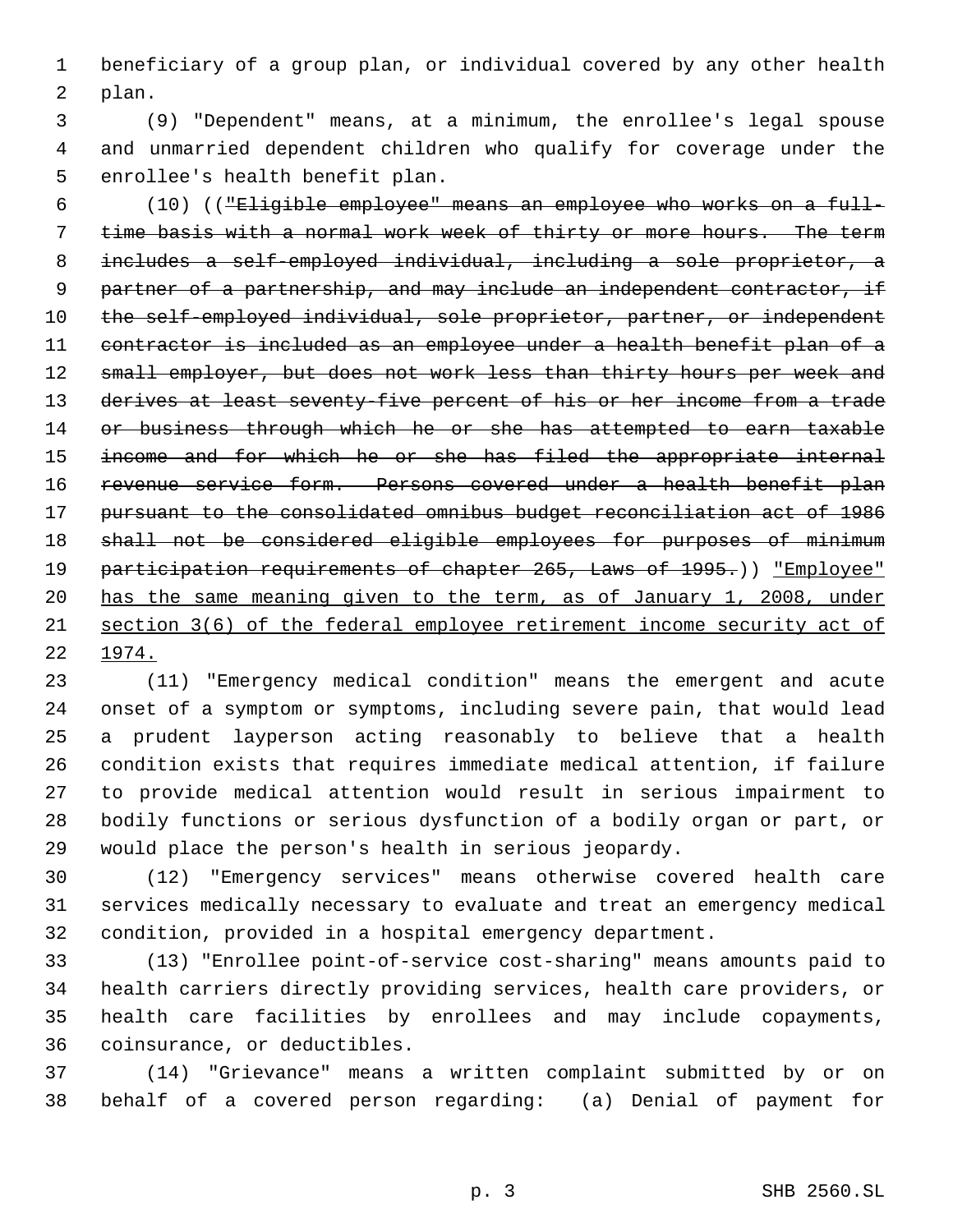medical services or nonprovision of medical services included in the covered person's health benefit plan, or (b) service delivery issues other than denial of payment for medical services or nonprovision of medical services, including dissatisfaction with medical care, waiting time for medical services, provider or staff attitude or demeanor, or dissatisfaction with service provided by the health carrier.

 (15) "Health care facility" or "facility" means hospices licensed under chapter 70.127 RCW, hospitals licensed under chapter 70.41 RCW, rural health care facilities as defined in RCW 70.175.020, psychiatric hospitals licensed under chapter 71.12 RCW, nursing homes licensed under chapter 18.51 RCW, community mental health centers licensed under chapter 71.05 or 71.24 RCW, kidney disease treatment centers licensed under chapter 70.41 RCW, ambulatory diagnostic, treatment, or surgical facilities licensed under chapter 70.41 RCW, drug and alcohol treatment facilities licensed under chapter 70.96A RCW, and home health agencies licensed under chapter 70.127 RCW, and includes such facilities if owned and operated by a political subdivision or instrumentality of the state and such other facilities as required by federal law and implementing regulations.

(16) "Health care provider" or "provider" means:

 (a) A person regulated under Title 18 or chapter 70.127 RCW, to practice health or health-related services or otherwise practicing health care services in this state consistent with state law; or

 (b) An employee or agent of a person described in (a) of this subsection, acting in the course and scope of his or her employment.

 (17) "Health care service" means that service offered or provided by health care facilities and health care providers relating to the prevention, cure, or treatment of illness, injury, or disease.

 (18) "Health carrier" or "carrier" means a disability insurer regulated under chapter 48.20 or 48.21 RCW, a health care service contractor as defined in RCW 48.44.010, or a health maintenance organization as defined in RCW 48.46.020.

 (19) "Health plan" or "health benefit plan" means any policy, contract, or agreement offered by a health carrier to provide, arrange, reimburse, or pay for health care services except the following:

(a) Long-term care insurance governed by chapter 48.84 RCW;

 (b) Medicare supplemental health insurance governed by chapter 48.66 RCW;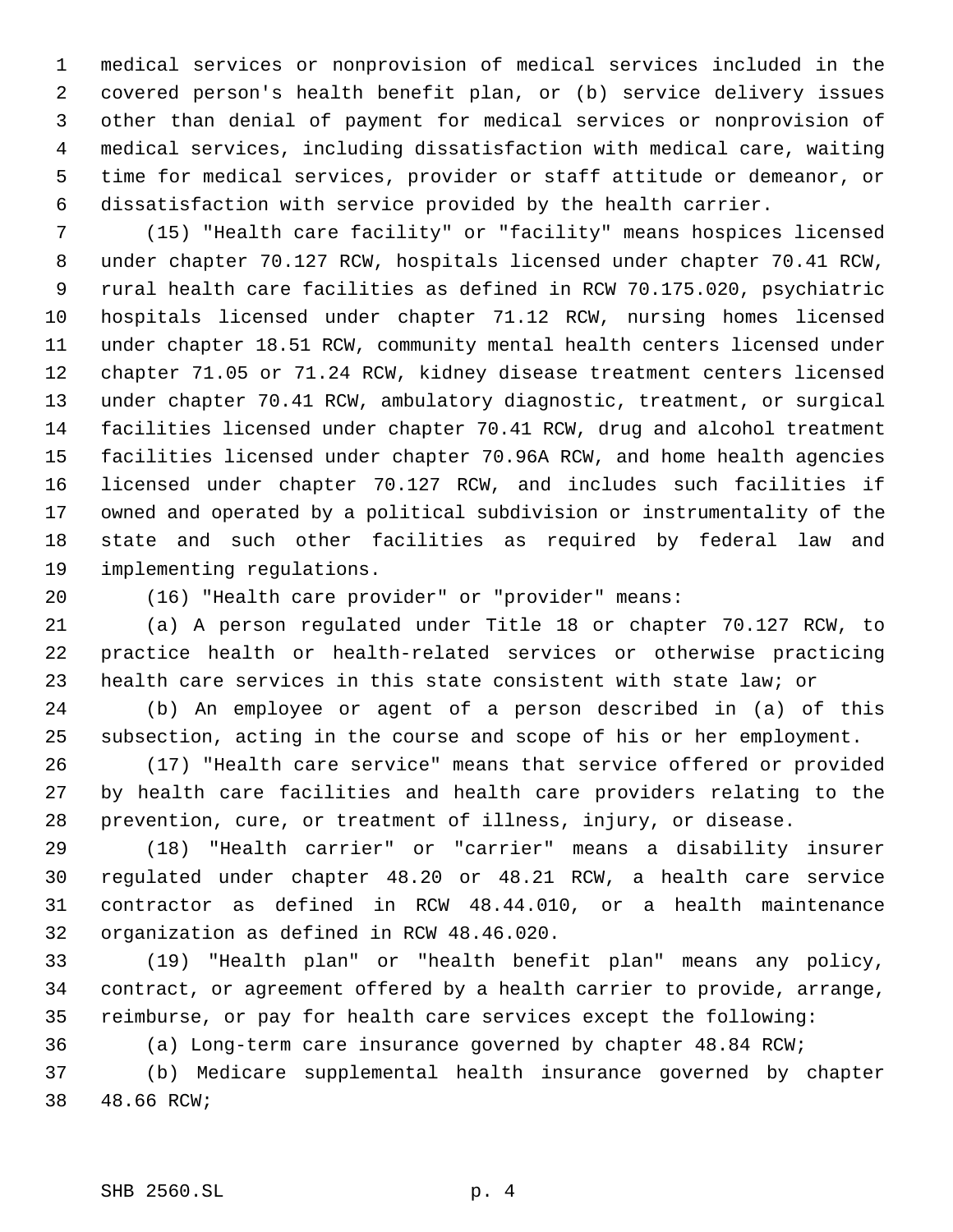(c) Coverage supplemental to the coverage provided under chapter 55, Title 10, United States Code;

 (d) Limited health care services offered by limited health care service contractors in accordance with RCW 48.44.035;

(e) Disability income;

 (f) Coverage incidental to a property/casualty liability insurance policy such as automobile personal injury protection coverage and 8 homeowner guest medical;

(g) Workers' compensation coverage;

10 (h) Accident only coverage;

 (i) Specified disease or illness-triggered fixed payment insurance, hospital confinement fixed payment insurance, or other fixed payment insurance offered as an independent, noncoordinated benefit;

(j) Employer-sponsored self-funded health plans;

(k) Dental only and vision only coverage; and

 (l) Plans deemed by the insurance commissioner to have a short-term limited purpose or duration, or to be a student-only plan that is guaranteed renewable while the covered person is enrolled as a regular full-time undergraduate or graduate student at an accredited higher education institution, after a written request for such classification by the carrier and subsequent written approval by the insurance commissioner.

 (20) "Material modification" means a change in the actuarial value of the health plan as modified of more than five percent but less than fifteen percent.

 (21) "Preexisting condition" means any medical condition, illness, or injury that existed any time prior to the effective date of coverage.

 (22) "Premium" means all sums charged, received, or deposited by a health carrier as consideration for a health plan or the continuance of a health plan. Any assessment or any "membership," "policy," "contract," "service," or similar fee or charge made by a health carrier in consideration for a health plan is deemed part of the premium. "Premium" shall not include amounts paid as enrollee point-of-service cost-sharing.

 (23) "Review organization" means a disability insurer regulated under chapter 48.20 or 48.21 RCW, health care service contractor as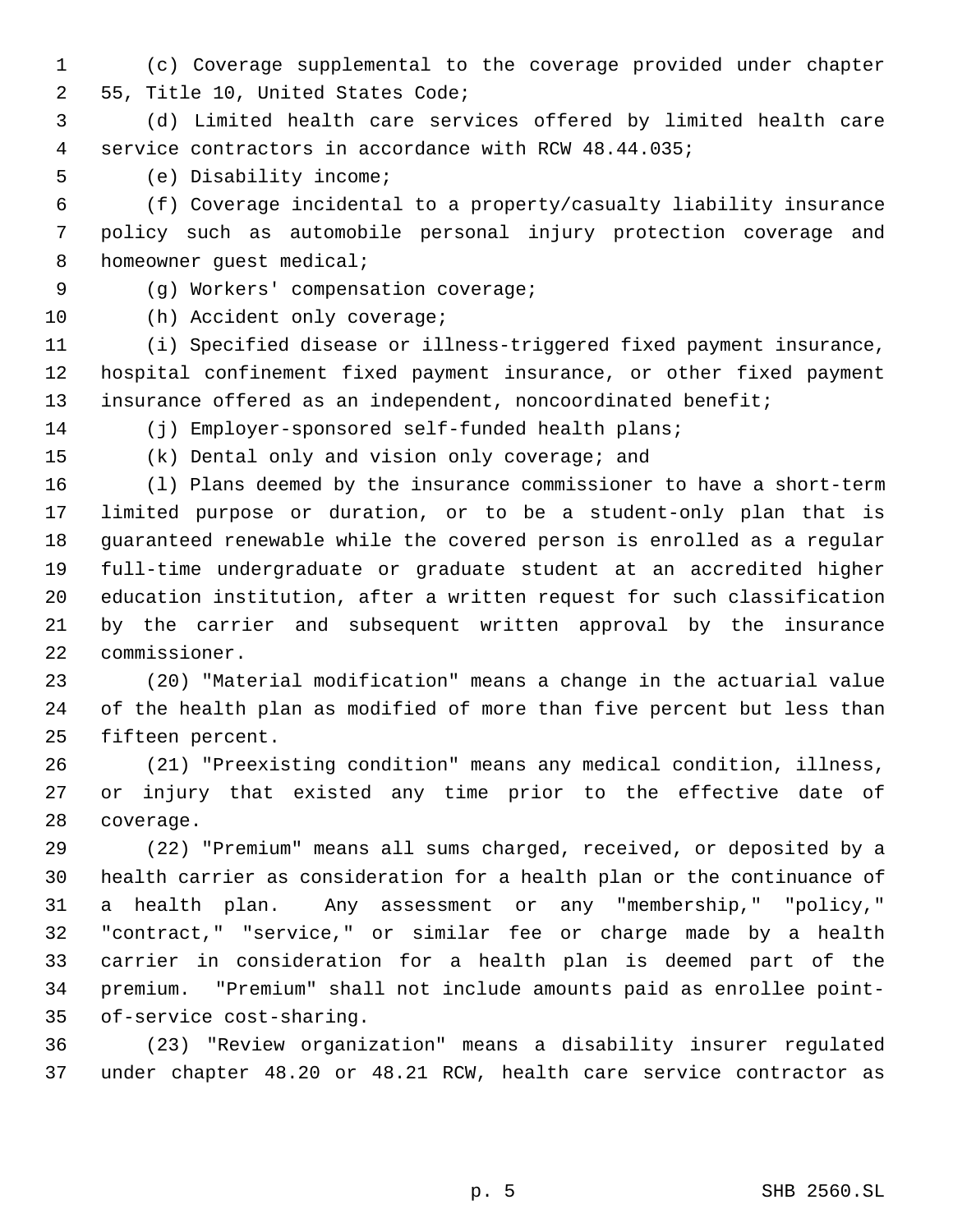defined in RCW 48.44.010, or health maintenance organization as defined in RCW 48.46.020, and entities affiliated with, under contract with, or acting on behalf of a health carrier to perform a utilization review.

 (24) "Small employer" or "small group" means any person, firm, corporation, partnership, association, political subdivision, sole proprietor, or self-employed individual that is actively engaged in 7 business that( $\left($ , on at least fifty percent of its working days during 8 the preceding calendar quarter, ) employed an average of at least two 9 but no more than fifty ((eligible)) employees, ((with a normal work 10 week of thirty or more hours, the majority of whom were employed within 11 this state, and)) during the previous calendar year and employed at 12 least two employees on the first day of the plan year, is not formed 13 primarily for purposes of buying health insurance, and in which a bona fide employer-employee relationship exists. In determining the number 15 of ((eligible)) employees, companies that are affiliated companies, or that are eligible to file a combined tax return for purposes of taxation by this state, shall be considered an employer. Subsequent to the issuance of a health plan to a small employer and for the purpose of determining eligibility, the size of a small employer shall be determined annually. Except as otherwise specifically provided, a small employer shall continue to be considered a small employer until the plan anniversary following the date the small employer no longer 23 meets the requirements of this definition. ((A self-employed 24 individual or sole proprietor must derive at least seventy-five percent of his or her income from a trade or business through which the individual or sole proprietor has attempted to earn taxable income and 27 for which he or she has filed the appropriate internal revenue service form 1040, schedule C or F, for the previous taxable year except for a self-employed individual or sole proprietor in an agricultural trade or business, who must derive at least fifty-one percent of his or her income from the trade or business through which the individual or sole proprietor has attempted to earn taxable income and for which he or she has filed the appropriate internal revenue service form 1040, for the previous taxable year.)) A self-employed individual or sole proprietor who is covered as a group of one on the day prior to June 10, 2004, shall also be considered a "small employer" to the extent that individual or group of one is entitled to have his or her coverage renewed as provided in RCW 48.43.035(6).